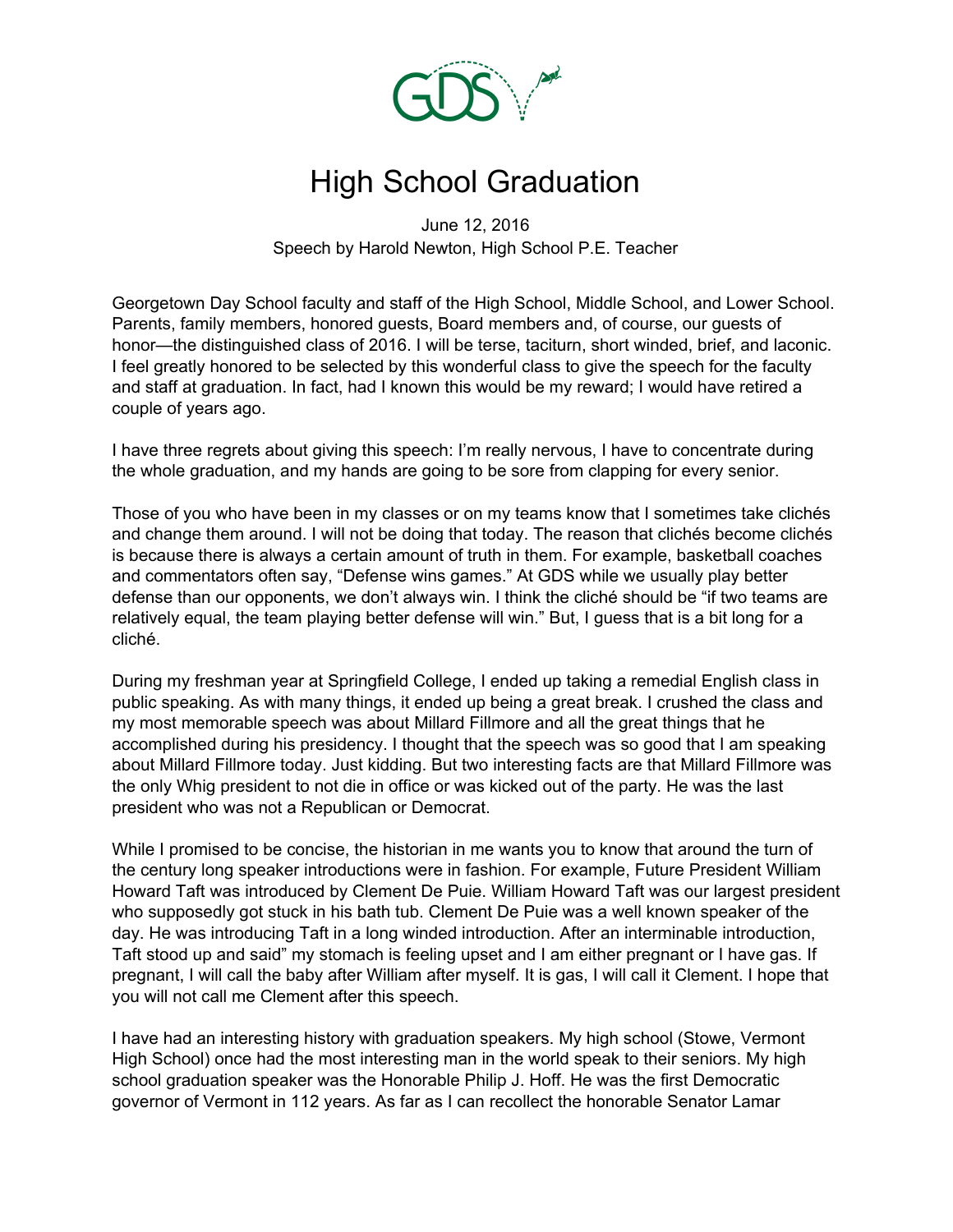Alexander of Tennessee is the only Republican speaker that we have had, it might be 112 years before we have another one.

Why is a grasshopper better than a cricket because a grasshopper can play cricket but a cricket cannot play grass hopper.

To the members of the remarkable class of 2016, I met of a few of you in middle school and most of you at varying times during your four years. It has been a great pleasure to observe you in your years as you have matured and moved on to various interests. The majority of you are ready to move on but remember this is a happy as well as a sad time for your parents. For those of you going away to school, things will be a lot different in your home when you return next spring after your college experience. Parents, just hold off on renting out your children's rooms. My son was very concerned when he went off to college that my daughter was going to knock out the wall to his room and make a giant room.

This is my coming home from college experience and let me say that I would not condone hitchhiking in today's societal climate but I had no car and very little money. To make a long story short, my dad decided after 14 years of farming that he had enough and he took a job with the United States Postal Service. Thus we had to find a new place to live. I had gone off to college. In early November after soccer season was over, I decided to make a quick trip home over a weekend. After hitchhiking to Stowe, I discovered the error of my ways as I could not find my parents house. I'm hoping and am sure that you will have a more enjoyable time coming home for the first time.

Your 4 to 14 of Georgetown Day School are about to come to an end. There are good times to remember and there are not so good times to remember. I could quote Charles Dickens but it's been done before. One thing I will guarantee is that something that seemed very trivial in 9th grade will take on more importance as you look back on your high school career.

People think of me as very positive person but I have not always been that way. I grew up in Vermont and my dad was a die-hard red Sox fan from the age of 5 onwards. Every time that he would watch a game, he would always assume the worst. If the other team got two runners on , rather than envisioning a double play, my dad would always convinced the Sox were about to give up 2 or 3 runs. But even my dad never gave up on his Red Sox and he was rewarded, somewhat late in life with three world championships.

So as a result of my observations, I decided that despite challenges that life throws my way I was not going to let negativity permanently affect me. I learned to focus on the positive and the good. In addition to being a Red Sox fan my dad was also a Marine. In the last few years, leaders in the Corps decided that they needed to change basic training to improve the teaching of self-motivation. They discovered through research that the most successful Marines were those with a strong internal locus of control. I learned this term coaching basketball with Bobby. Whenever athletes blame their teammates, the referee, the playing conditions, their inferior equipment or any other external factor, they are being external rather than internal. As coaches we try to get our players to focus on things that are within their control. A player with an internal locus of control focuses on his or her contributions to the teams' successes or failures. People with internal locus of control tend to praise or blame themselves for failure rather than outside influences.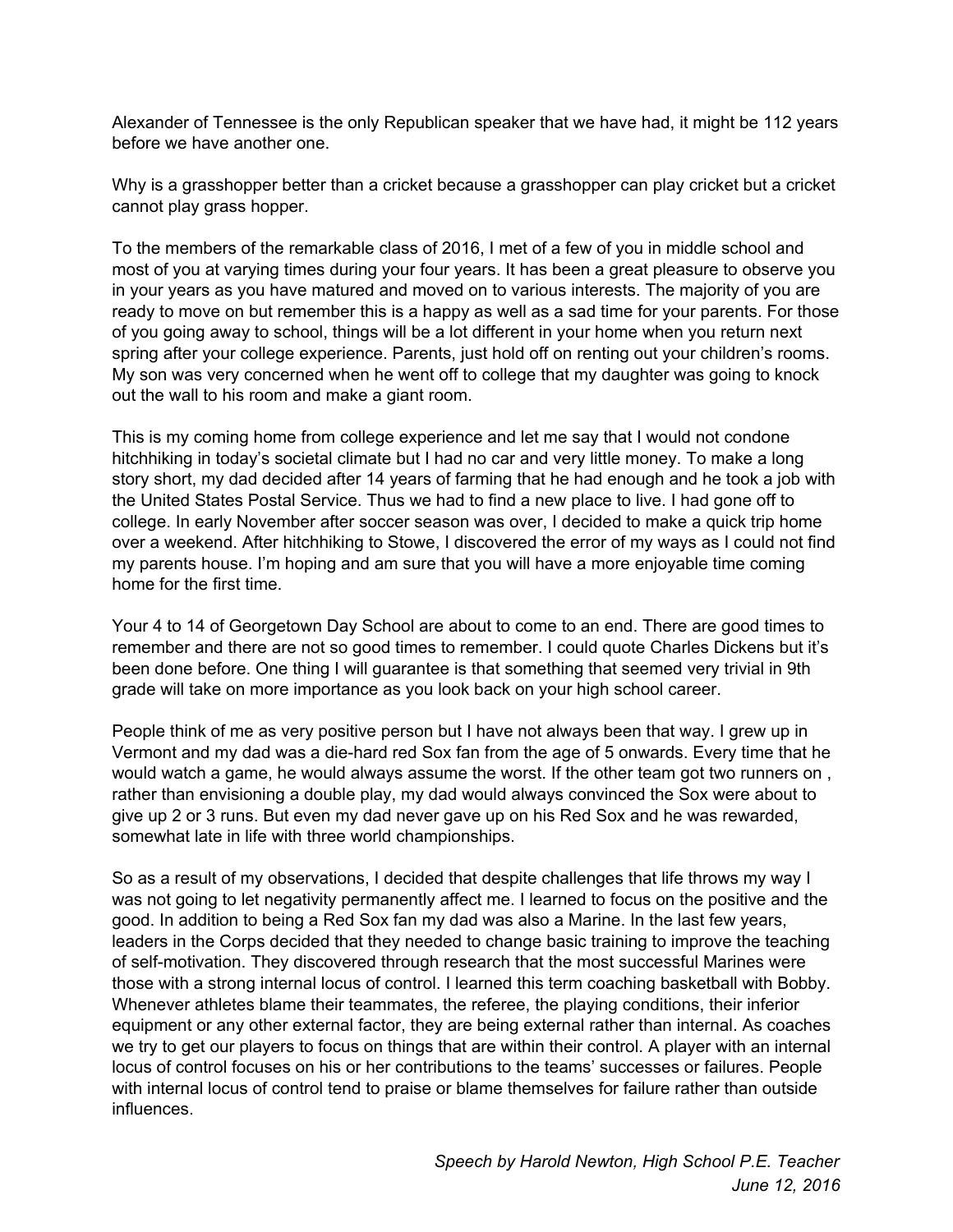In contrast, what the Marines found is that having an external locus of control – Believing that your life is primarily influenced by events outside your power- is often correlated with higher levels of stress, lower self-esteem and diminished motivation. Marines who were taught to be more internal became more effective both as company members, and, more importantly as leaders. Turns out Leaders are not born, they are made!

Graduating seniors you can look inside yourself for your motivation your direction and happiness. I've seen this happen many times in coaching and teaching. For example let's return to the fall. We were preparing to play our archrivals from down Wisconsin Avenue in soccer. We watched everyone take penalty kicks and made some observations. We then asked the players the day before the game "who was feeling confident enough to take a penalty kick. With our list made, we approached the game confidently. We did go into penalty kicks and four seniors stepped up to shoot. It's about a 45 yard walk from the center circle to the penalty spot. Ian Ward and Julian Wallentin were our first two kickers and they made that walk with total confidence and focus. As did our last two kickers Daniel Berger and Michael Osaghae but they also had the added pressure of the contest moving towards its climax. Who can forget the absolute elation of all the fans and players when Michael's shot went in the goal.

I think this is an example of how leaders are made. There are many other examples of great leadership in the class of 2016. I was going to mention the name of everyone that was a leader in some regard but I thought that would be the whole speech. Then I was thinking of just mentioning the teams clubs and activities that are led by seniors. I've decided that the best thing to do is to mention that seniors have led in sports, clubs, productions, SSC, diversity, social justice and activities that I have failed to mention. Well done and thank you.

To conclude, if the Marines can strive to change locus of control from external to internal, then I think we can strive to do that as well. Most of you will not join the marines or a military organization, but if a traditional outfit such as the marines can strive to change its soldier's locus of control from external to internal, then I think you can strive to do that also. I am challenging you to recognize that although there are many influences in our lives that we cannot control, we need to make sure to always strive to focus on those we can.

Pick you moments for leadership and go with them.

It's easy to blame others or outside circumstances when things go wrong, but keeping your focus on what you can control and doing your best leads us to much more positive places.

I was hired about 36 years ago next month. The school decided they needed another physical education teacher. My interview with Gladys consisted of Gladys asking me if I minded driving into Washington D.C. I consider it a match made in heaven. I consider this speech a great honor- something I will never forget. I am confident that all of you will go on to achieve great things in your own sphere. A wonderful thing about Georgetown Day school is that our students have such varied interests. I have been lucky enough to coach two future Olympic skiers although I coached them in baseball. I have taught one Pulitzer Prize winner. I take no credit for turning Andrea into a great writer but I will say that she was a top-notch Physical Education student. I have also taught, at least three magazine editors, countless authors and actors, playwrights, actor/ waiter combinations, educators, entrepreneurs, non-profit employees,